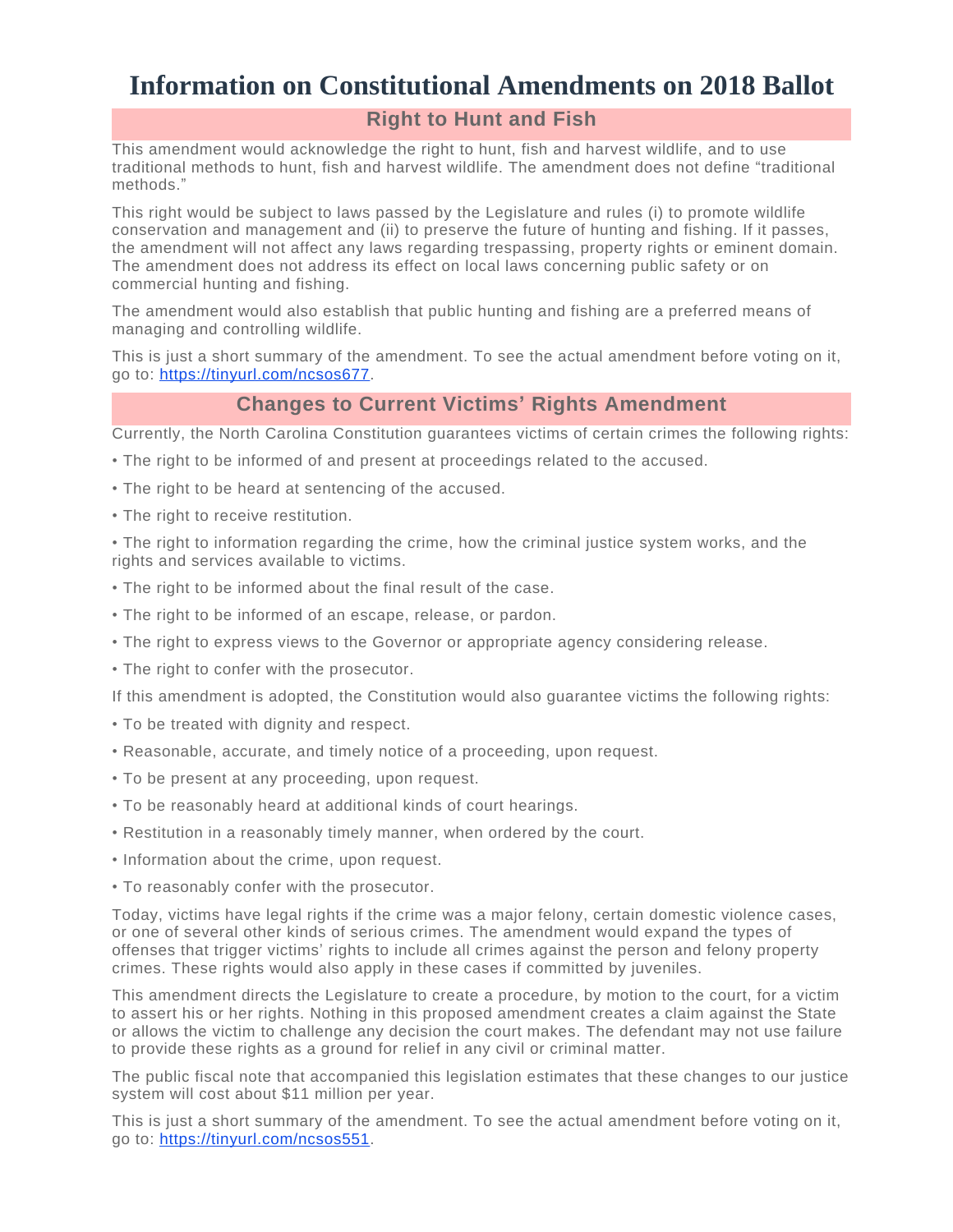## **Cap Maximum State Income Tax at 7%**

The current maximum personal and corporate income tax rate in our State Constitution is 10%. This proposed amendment makes the new limit 7%.

This proposed amendment does not reduce your current taxes. It does not change the current individual income tax rate of 5.499%, and it does not change the current corporate income tax rate of 3%. Instead, it limits how much the state income tax rate could go up.

This proposed amendment applies only to state income taxes. It does not affect sales taxes, property taxes, or federal taxes.

Income taxes are one of the ways State government raises the money to pay for core services such as public education, public health, and public safety.

The proposed amendment does not include any exceptions. Therefore, in times of disaster or recession, the State could have to take measures such as cutting core services, raising sales taxes or fees, or increasing borrowing.

This is just a short summary of the amendment. To see the actual amendment before voting on it, go to: [https://tinyurl.com/ncsos75.](https://tinyurl.com/ncsos75)

#### **Require Photographic Identification to Vote**

This amendment requires you to show photographic identification to a poll-worker before you can vote in person. It does not apply to absentee voting.

The Legislature would make laws providing the details of acceptable and unacceptable forms of photographic identification after passage of the proposed amendment. The Legislature would be authorized to establish exceptions to the requirement to present photographic identification before voting. However, it is not required to make any exceptions.

There are no further details at this time on how voters could acquire valid photographic identification for the purposes of voting. There is no official estimate of how much this proposal would cost if it is approved.

This is just a short summary of the amendment. To see the actual amendment before voting on it, go to: [https://tinyurl.com/ncsos1092.](https://tinyurl.com/ncsos1092)

#### **Legislature to Control Judicial Appointments**

This proposed constitutional amendment would create a new process for filling judicial vacancies. The Legislature would play the dominant role in this process.

In North Carolina, the people have a constitutional right to elect judges. Currently, when a judge leaves office before the end of his or her term, the Governor appoints a new judge. In most instances, the person who is appointed by the Governor holds office for less than 2 years, until the next general election.

This proposed amendment would take away the Governor's current authority to select a replacement judge. The amendment would give the Legislature most of the control over judicial appointments.

Under the amendment, the Legislature chooses 2 or more finalists after they are reviewed by a commission to determine if they are qualified. A person is qualified to hold the office of Justice or Judge if the person is an attorney who is licensed to practice law in North Carolina, is registered to vote, and has not yet reached mandatory retirement age.

The Governor then must choose one of the 2 or more finalists that the Legislature selected. If the Governor does not appoint someone from the Legislature's approved list within 10 days, the Legislature elects someone to fill the vacancy.

Under the amendment, the Governor cannot veto any bill that recommends or selects the person to fill a judicial vacancy.

This proposed amendment weakens voters' constitutional right to elect judges by lengthening how long an appointed judge will serve before an election is held. Today, appointed judges serve until the next election. If the amendment passes, appointed judges would serve up to 4 years before voters could elect or replace them.